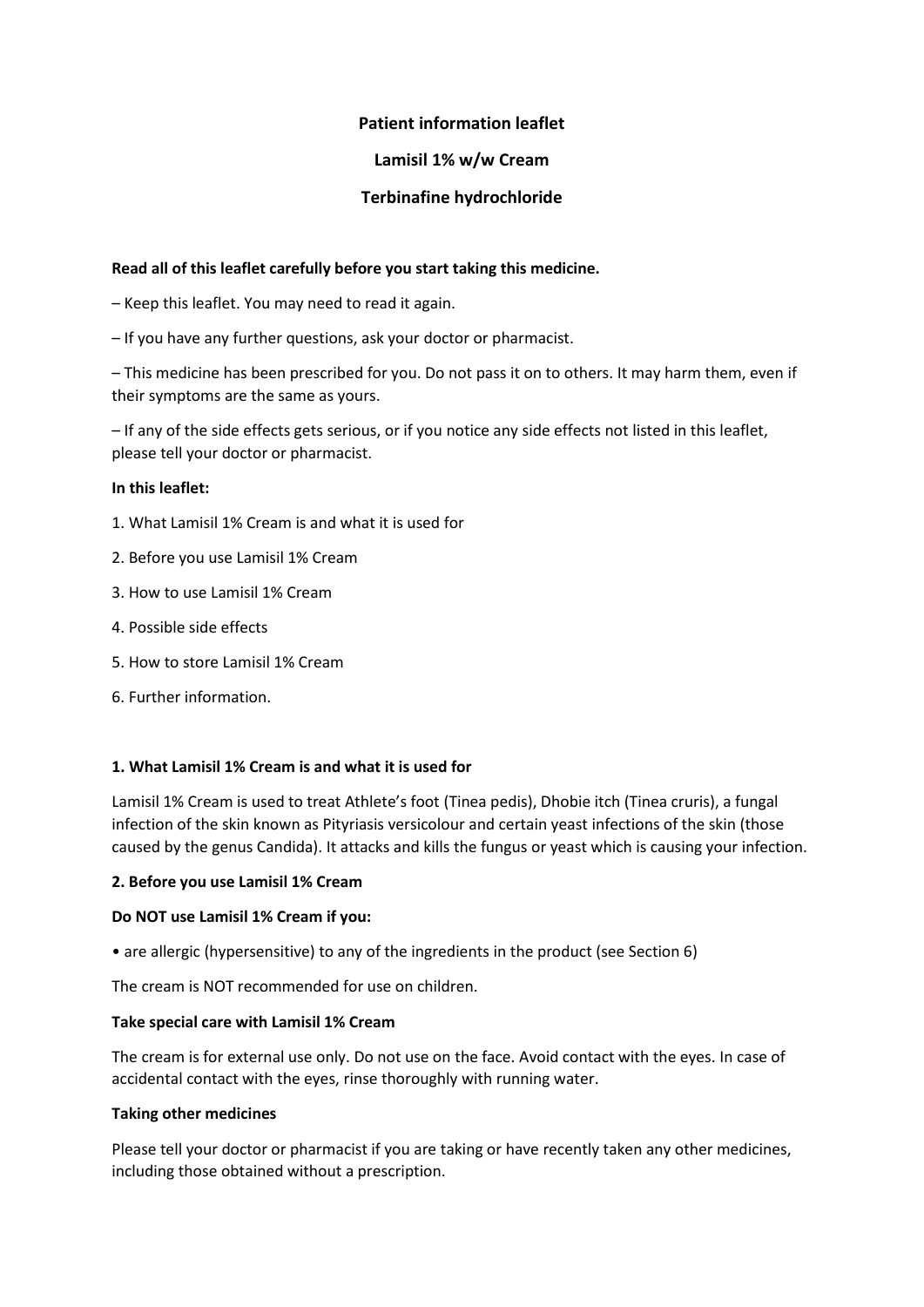### **Pregnancy and breast-feeding**

Do not use the cream if you are pregnant or breastfeeding, unless advised to by your doctor. Ask your doctor or pharmacist for advice before taking any medicine.

### **Driving and using machines**

Lamisil 1% Cream is not expected to affect your ability to drive or operate machinery.

#### **Important information about some of the ingredients of Lamisil 1% Cream**

The cream contains some ingredients which you may need to be aware of:

• This medicine contains 150 mg or 300 mg **benzyl alcohol** in each tube respectively for the 15 g or 30 g pack size, which is equivalent to 10mg/g. **Benzyl alcohol** may cause mild local irritation.

• **cetyl alcohol** and **stearyl alcohol**: May cause local skin reactions (e.g. contact dermatitis).

For other ingredients see Section 6.

### **3. How to use Lamisil 1% Cream**

Always use Lamisil 1% Cream exactly as your doctor or pharmacist has told you; you should check with him/her if you are not sure.

This medicine is for external use only.

### **Usual dose for adults**

Your doctor will decide the right amount of Lamisil 1% Cream for you to use and will tell you for how long to use your medication.

Apply the cream once or twice a day, for one to two weeks, but this will depend upon the type and area of infection.

The likely durations of treatment are as follows: Athlete's Foot: Once a day for 1 week Ringworm, Dhobie itch: Once a day for 1 week Cutaneous candidiasis: Once or twice a day for 1 to 2 weeks Pityriasis versicolor: Once or twice a day for 2 weeks

Infections usually appear to improve within a few days of starting to use Lamisil 1% Cream, but may reappear if the cream is not applied regularly or is stopped too early.

Directions for use:

• Cleanse and dry the affected areas thoroughly and wash your hands. Treatment can be helped by keeping the affected areas clean by regular washing and careful drying with your own clean towels and clothes, and not rubbing or scratching the skin.

- Unscrew the cap then gently squeeze out a small amount of the cream onto your finger.
- Apply just enough cream to form a thin layer on the affected skin and surrounding areas.
- Rub in gently. When used between the toes, under the breasts, buttocks or on the groin, the

treated area may be covered with a light, fresh gauze strip, especially at night.

• Replace the cap on the tube and wash your hands.

If you have not noticed any signs of improvement within 2 weeks of first starting treatment, please seek advice from your doctor or pharmacist.

**Children**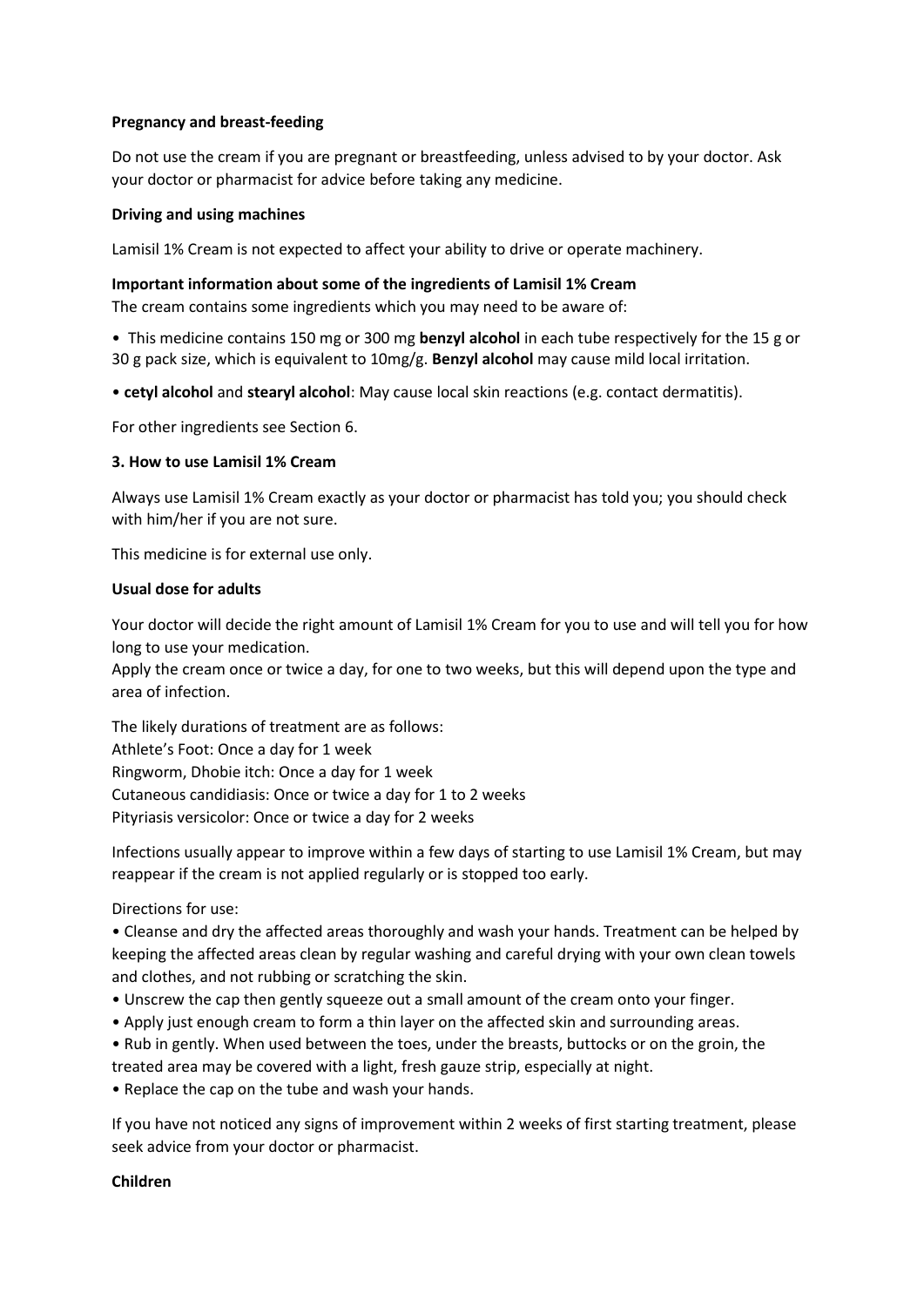The cream is NOT recommended for use on children.

### **If you use more Lamisil 1% Cream than you should**

Contact your doctor or nearest hospital emergency department if you, or someone else, has swallowed some cream. Take any remaining medicine and this leaflet with you if possible.

### **If you forget to use Lamisil 1% Cream**

If you miss an application, apply the cream as soon as possible then continue your treatment as before. If you only remember at the time of your next application, just apply the cream and carry on as normal. It is important to try to use the cream at the correct times as forgotten applications could carry a risk of the infection recurring.

### **If you stop using Lamisil 1% Cream**

Infections may come back if you do not use the cream regularly, or if you stop the treatment too early.

If you have any further questions on the use of this product, ask your doctor or pharmacist.

### **4. Possible side effects**

Like all medicines, Lamisil 1% Cream can cause side effects, although not everybody gets them

## **STOP using** the cream and **seek medical help immediately** if you have any of the following very rare **allergic reactions:**

• difficulty breathing or swallowing, swelling of the mouth, face, lips, tongue or throat (severe allergic reaction).

• severe itching of the skin, with a red rash or raised lumps, hives or blisters.

Lamisil 1% Cream can occasionally cause redness, stinging, peeling, itching, pain, irritation or scabbing at the application site. There may also be some change in skin colour at the application site. These effects are usually harmless and you can carry on using the cream.

**Some side effects are common:** (may affect up to 1 in 10 people): skin peeling, itching.

**Some side effects are uncommon:** (may affect up to 1 in every 100 people): skin lesions, scab, skin colour changes, redness, burning, pain and irritation at the site of application.

**Some side effects are rare:** (may affect up to 1 in a 1000 people): eye irritation, dry skin, contact dermatitis, eczema, worsening of symptoms.

## **Reporting of side effects**

If you get any side effects, talk to your doctor, pharmacist or nurse. This includes any possible side effects not listed in this leaflet. You can also report side effects directly via HPRA Pharmacovigilance, website: www.hpra.ie By reporting side effects you can help provide more information on the safety of this medicine.

## **5. How to store Lamisil 1% Cream**

Keep out of the sight and reach of children. Do not store above 30°C.